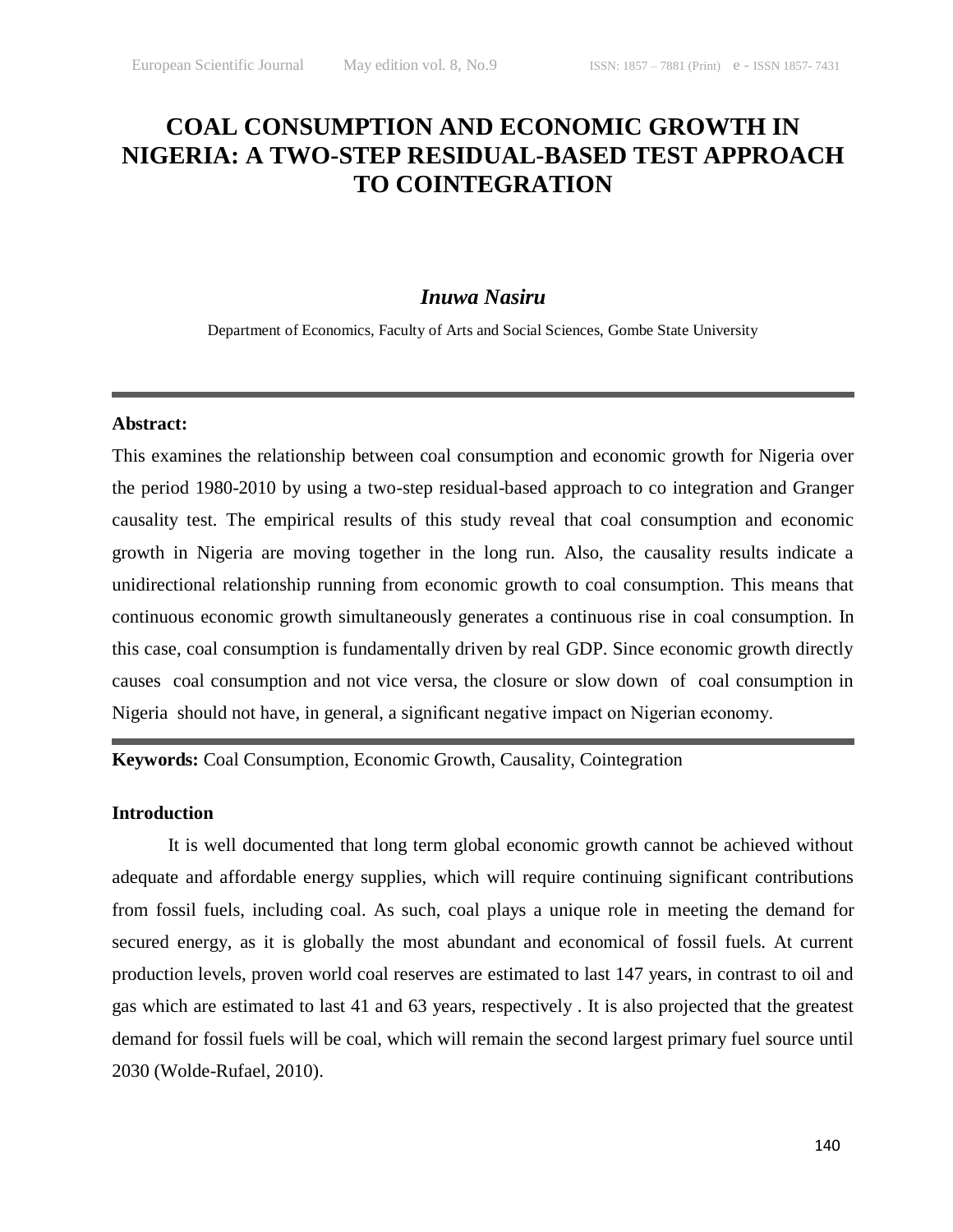According to Energy Information Administration (2009) World coal consumption is projected to increase from 127.5 quadrillion Btu in 2006 to 190.2 quadrillion Btu in 2030. In 2006, coal accounted for 27 percent of world energy consumption. Of the total coal produced worldwide in 2005, 62 percent was shipped to electricity producers, 34 percent to industrial consumers, and most of the remaining 4 percent to the residential and commercial sectors. Coal's share of total world energy consumption is projected to increase to 28 percent in 2030, and its share in the electric power sector is projected to remain relatively constant at 42 percent from 2006 to 46 percent in 2030.

Nigeria today is seen as one of the greatest developing nations in Africa with highly endowed coal energy resources. However, increasing access to energy in Nigeria has proved to be not only a continuous challenge but also a pressing issue with the international community. Coal is one of the oldest commercial fuel used in Nigeria but Since oil was discovered, coal was given less relevance and became highly neglected. With a reserve of over 2 billion metric tonnes, Nigeria produces not more than 200000 to 600000 tonnes yearly (Odularo and Okonkwo, 2009).

Despite the fact that coal consumption is an important source of energy for Nigeria, no study has been carried out on the relationship between coal consumption and economic growth in Nigeria to best of the author's knowledge. Therefore, This paper aims to fill this gap.

The remainder of this paper is organised in the following manner. A brief literature review will be presented in Section 2. The discussion on the data and methodology used in this study are demonstrated in Section 3. Lastly, Sections 4 and 5 report the empirical results and conclusion, respectively.

## **Literature review**

The causal relationship between coal consumption and economic growth has a number of policy implications. First, if an increase in coal consumption causes an increase in economic growth. In this situation, energy conservation policies which reduce coal consumption may adversely affect economic growth. On the other hand, a number of explanations may be presented in which an increase in coal consumption has a negative impact on economic growth. Such a negative impact of coal consumption on economic growth could be attributed to an inefficient and excessive use of coal consumption.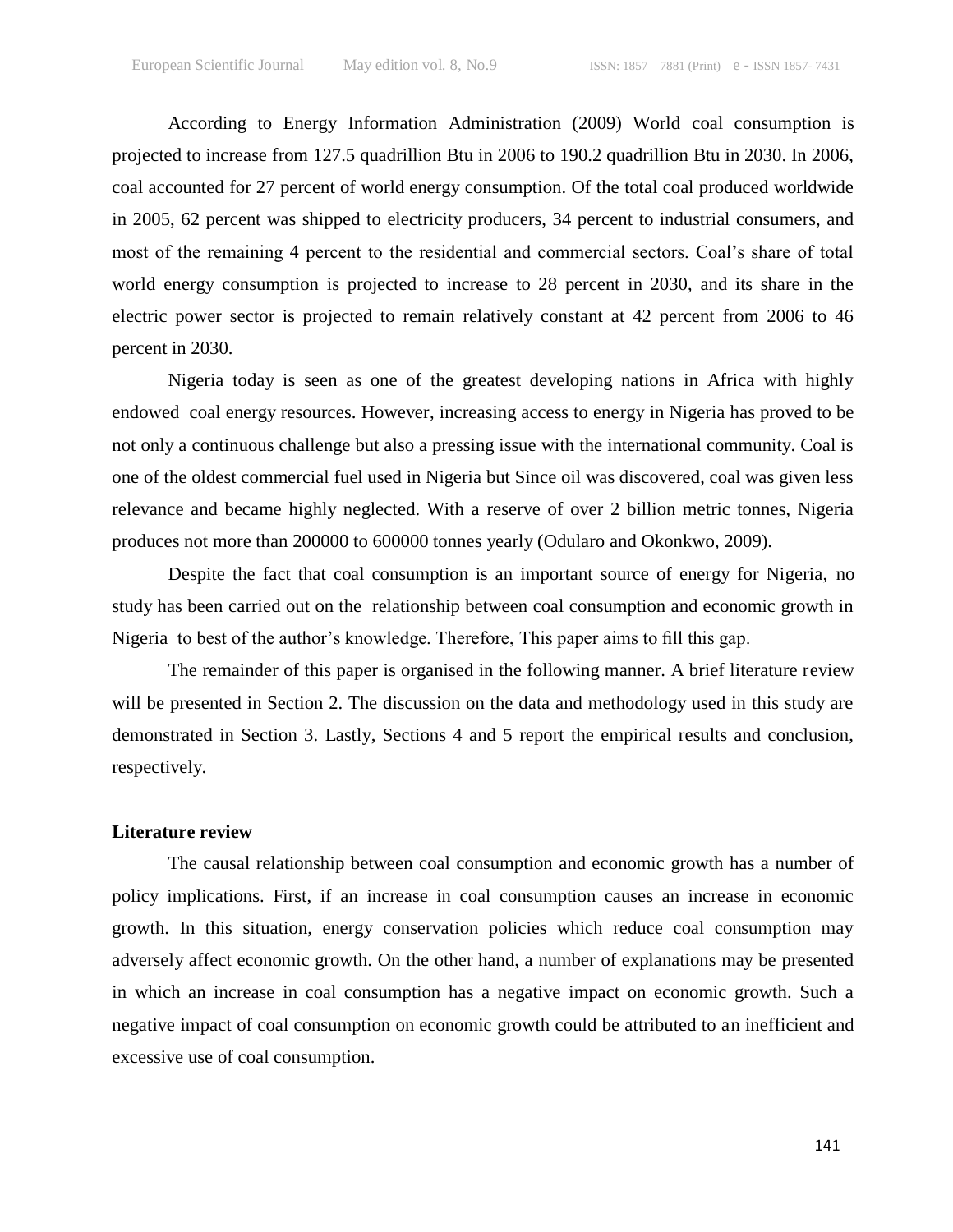Second, if there is unidirectional causality running from economic growth to coal consumption. In this case, energy conservation policies aimed toward the reduction of coal consumption may not have an adverse impact on economic growth. However, it is possible that an increase in economic growth may actually reduce coal consumption which may indicate that an economy is becoming less coal intensive.

Additionally, if there is two-way relationship between coal consumption and economic growth. This complementary relationship opens the possibility that energy conservation policies which reduce coal consumption may, in turn, impact economic growth. Likewise, such fluctuations in economic growth will be transmitted back to coal consumption. Finally, if there is absence of causality between coal consumption and economic growth. Under this scenario, the reduction in coal consumption through energy conservation policies will not impact economic growth.

Previous studies provide a range of results for a relatively small number of countries on the causal relationship between coal consumption and economic growth. Yoo (2006) investigates the causal relationship between coal consumption and economic growth in Korea for the period 1968 to 2002 by deploying unit roots, cointegration, and Granger causality based on error correction model (ECM). The results show that there exists bidirectional between coal consumption and economic growth. Thus, in order not to adversely affect economic growth Korea should endeavor to overcome the constraints on coal consumption. Similarly, using Toda-Yamamoto procedure and nonlinear Granger causality test to examine the relationship between coal consumption and economic growth of the Polish economy in transition for the period Q1:2000 to Q4: 2009, Gurgul and Lach (2011) reports neutrality hypothesis with respect to coal consumption and economic growth. However, calculations for the pairs lignite-GDP and total coal consumption-GDP showed the existence of a significant nonlinear causality from coal usage to economic growth. Also, each coal related variable was found to have a nonlinear impact on employment. Being relatively short length of available time series, the study additionally employed bootstrap techniques, yet, the result computed by both methods did not exhibit significant differences. Thus, the conservation policy suggest that hard mines in Poland should have no significant repercussions on economic growth. However, this does not seem to be true for lignite mines.

Furthermore, Kumar and Shahbaz (2010) applied endogenous two-break unit root test, autoregressive distributed lag (ARDL) model, Phillip Hansen's fully modified ordinary least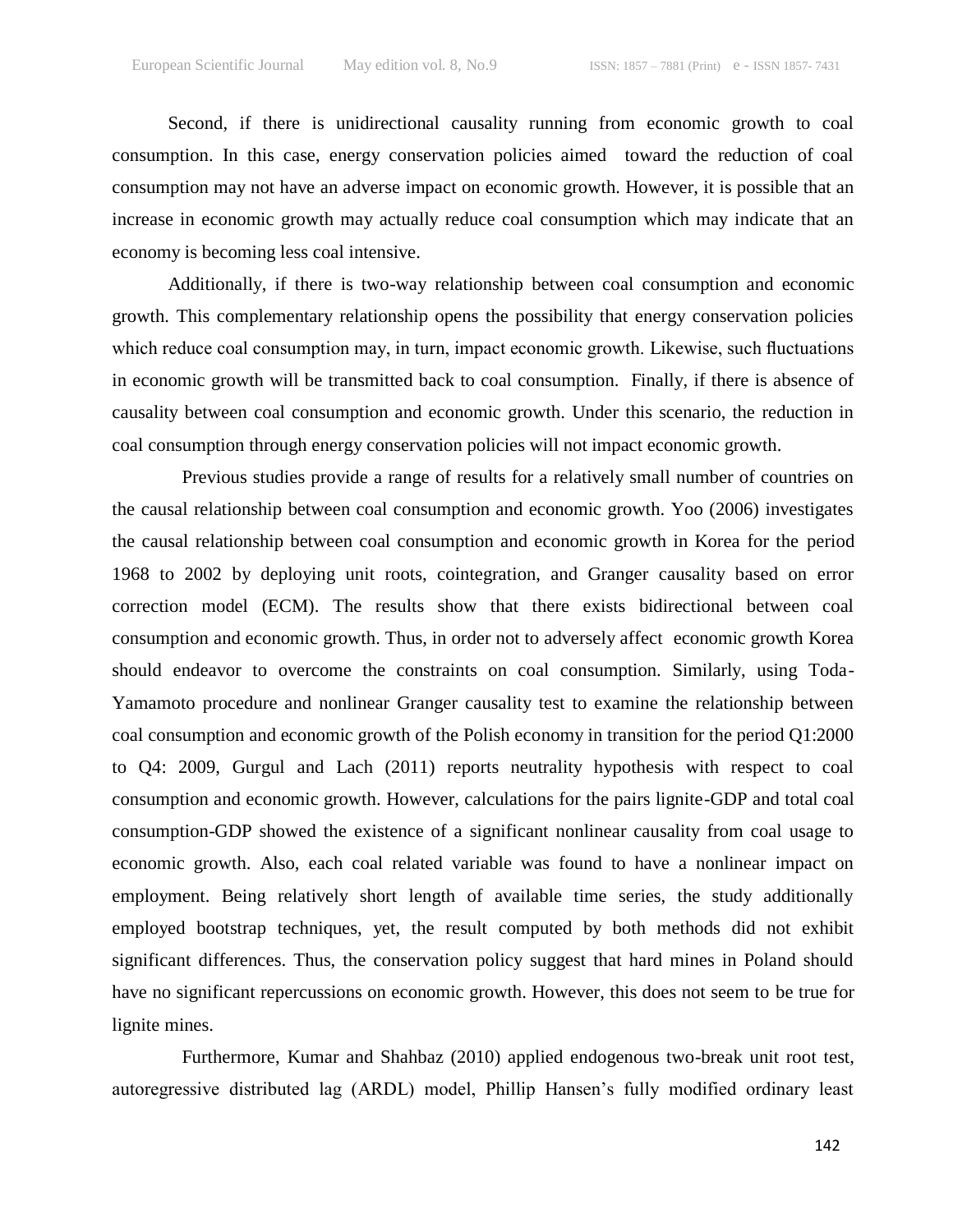squares (FMOLS) to examine structural breaks, cointegration, and causality test for Pakistan over the period 1971-2009, the results reveal a cointegrating relationship between real income, real capital stock, and coal consumption. The elasticity coefficient with respect to coal consumption is positive and significant. Moreover, the result of causality test imply bidirectional causality between income and coal consumption in the short run. Moreover, there is unidirectional causality in the short run from capital and labour income. However, in the long run results of the causality tests imply that capital, labour, and coal consumption Granger causes income in the long run. Similarly, Yilmaz and Uslu (2007) descriptively analyzed the role of coal consumption on sustainable development of Turkey from 1994-2004, the results of their analysis suggests that coal still has a potential of 220-240 years with the consumption capacity at the moment. The primary energy consumption is estimated to be 298 Mtoe, the production is estimated to be 70 Mtoe, the ratio of production to consumption will drop to a level of 23.5% and this situation will cause serious risks for sustainable development.

Moreover, Bloch *et al.* (2012) examines the relationship between coal consumption and economic growth using cointegration and vector error correction model for the period 1997 to 2008 and 1965 to 2008 for the supply side and demand side analysis respectively. The premise behind selecting these is the availability of data. Variables used in supply side analysis are output, labour, capital and coal consumption, while in demand side analysis are income, coal price, carbon emissions and coal consumption. The results show that there is unidirectional causality running from coal consumption to output in both the short and long run under supply side analysis, while there is also unidirectional causality running from income to coal consumption in the short and long run under demand side analysis. The result further reveal bidirectional causality between coal consumption and pollutant emission both in the short run. Hence, it is very difficult for China to pursue a greenhouse gas abatement policy through reducing coal consumption. A more recent study by Li and Leung (2012) re-examine the relationship between coal consumption and real GDP of China with the use of panel data for the 31 Provinces from the period 1985-2008 and employed unit root tests and panel cointegration test. The findings show that coal consumption and economic growth are cointegrating in all regional groupings. The causality test reveal that there is bidirectional relational between coal consumption and economic growth in coastal and central regions whereas causality is unidirectional from economic growth to coal consumption in the Western region. Thus, the energy conservation policies will not adversely affect the economic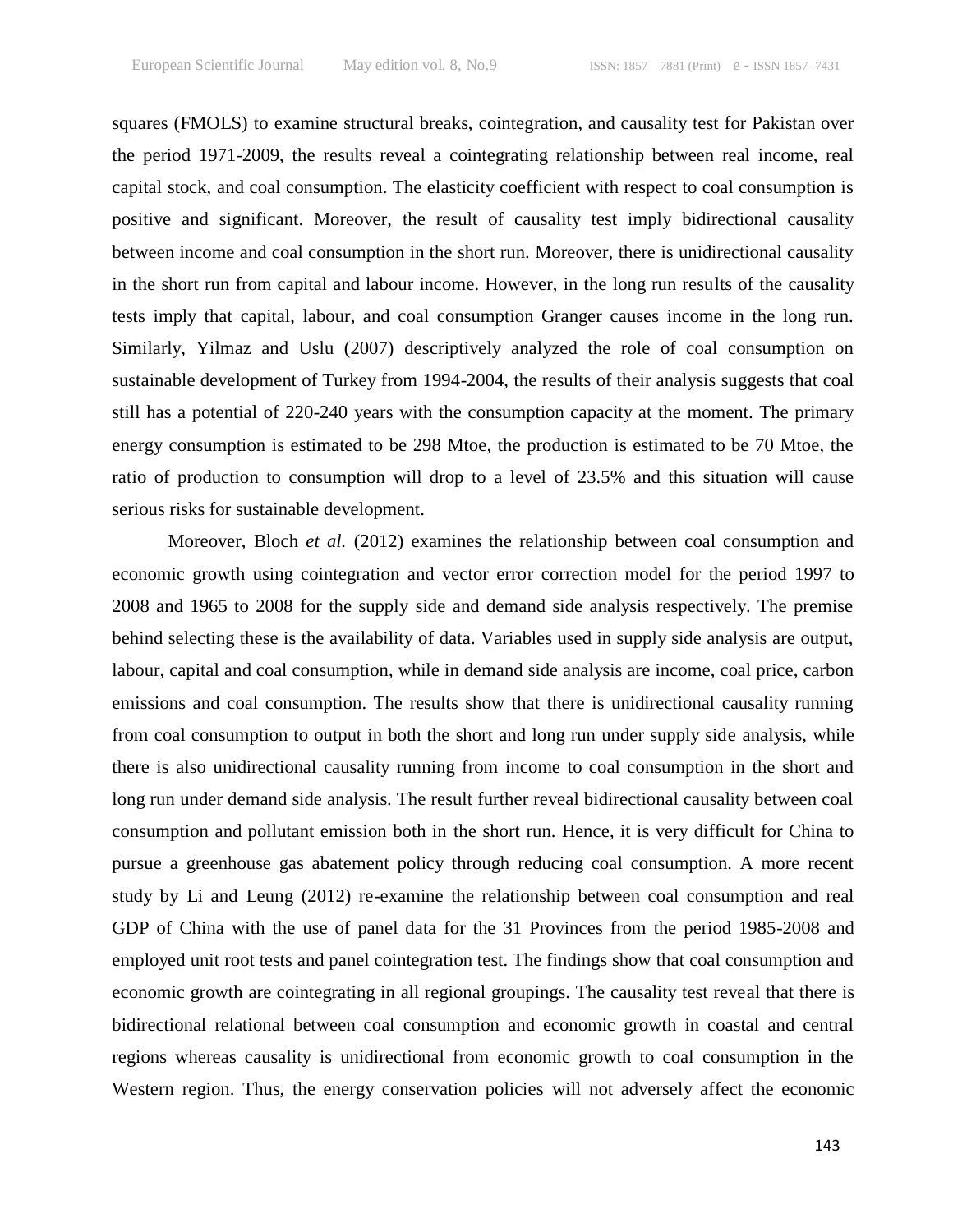growth of the Western region but such policies will likely to have negative repercussions on the economy of coastal and central regions where most of the coal intensive industries are situated.

The first study in the energy economics literature that investigates the relationship between coal consumption and economic growth for a large group of transition countries is the one by Apergis and Payne (2010a) applied vector correcting model paralleling the Johansen cointegration technique to investigate the relationship between coal consumption ant economic growth for the panel of 25 OECD countries over the period 1980-2005. The panel cointegration test reveals that there exist a long run relationship between economic growth, coal consumption, real gross fixed capital formation and the labour force. Also, positive and statistically significant for the coefficient of real gross fixed capital formation and the labour force are reported, whereas the coefficient coal consumption is negative and statistically significant. Furthermore, the results of panel vector error correction model reveal two-way relationship between coal consumption and economic growth in both the short and long run.

In their later contribution, Apergis and Payne (2010b) examines the relationship between coal consumption and economic growth for 15 emerging markets economies over the period 1980- 2006 and employed fully modified OLS (FMOLS) technique for heterogeneous cointegrated panels. The results suggest a long run equilibrium relationship between real GDP, coal consumption, real gross fixed capital formation, and the labour. The results also suggest that both real gross fixed capital formation and the labour force have a significant positive impact on real GDP, while coal consumption has a significant negative impact. However, the panel causality tests show bidirectional causality between coal consumption and economic growth in both short and long run.

In a more extensive study Jinke *et al.*(2008) tested the differences between the causal relationship between coal consumption and economic growth for the major OECD and non-OECD countries for the period 1980-2005 using the simple two-step test by Engle and Granger, Johansen vector autoregression (VAR) test and error correction model. The results indicates a unidirectional causality running from GDP to coal consumption for Japan and China, and neutrality causality between the coal consumption and economic growth was reported for India, South Korea, and South Africa. However, the series are not cointegrated in the case of United State. Similarly, Wolde-Rufael (2010) employed Toda and Yamamoto within a vector autoregressive (VAR) framework by including capital and labour as intermittent variables to verify whether there is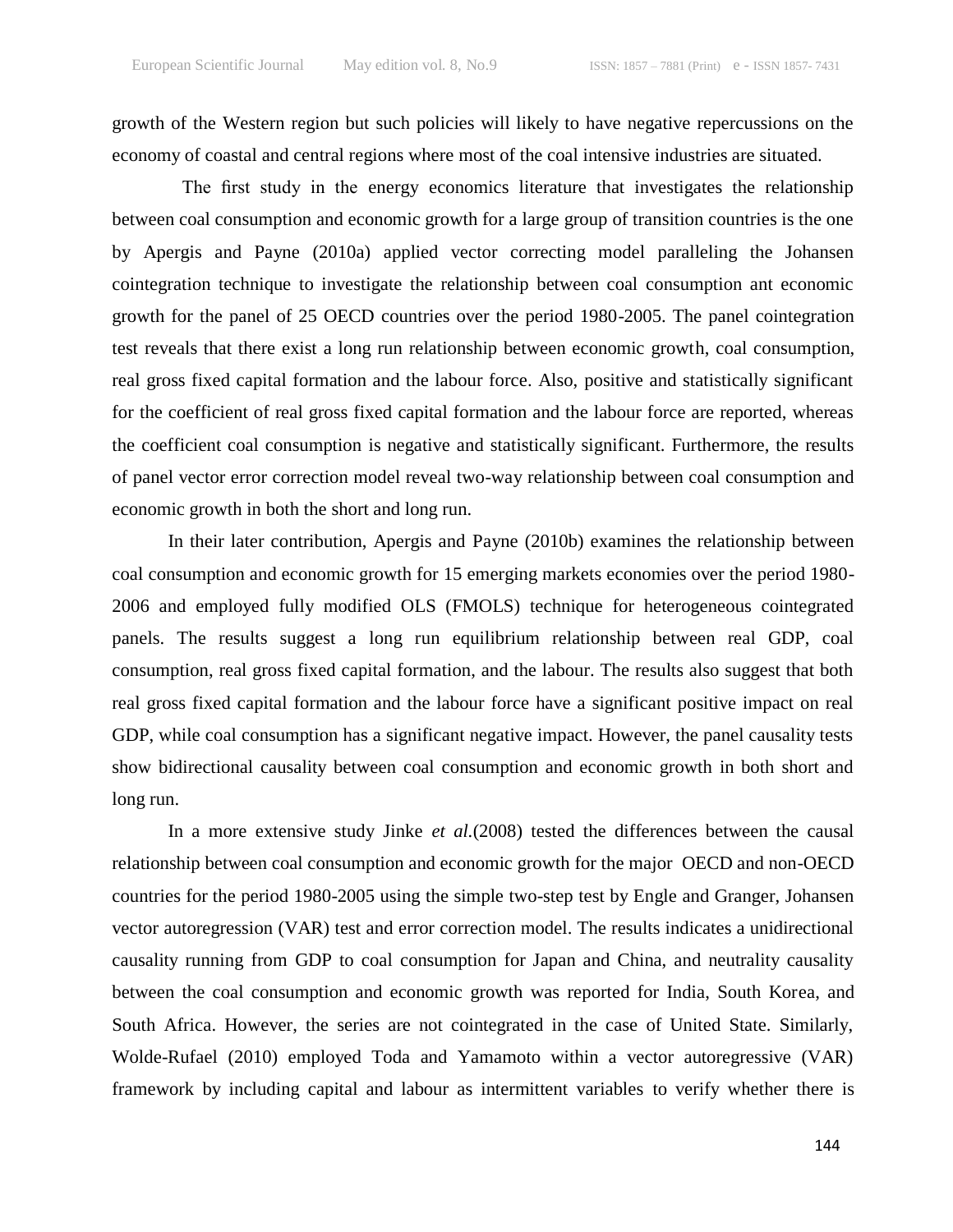causality between real GDP and coal consumption for the period 1965-2005 for six major coal consuming countries. The results indicates unidirectional causality from coal consumption to economic growth in India and Japan while, the opposite causality running from real GDP to coal consumption was reported for China and South Korea. However, two-way causality relationship between economic growth and coal consumption was evidenced for South Africa and United States. Additionally, variance decomposition analysis seems to confirm our Granger causality results. The policy implication is that measures adopted to mitigate the adverse effects of coal consumption may be a viable option without harming economic growth in China and South Korea. While for the remaining four countries conservation measures can harm economic growth.

Another study by Jinke *et al.* (2009) examined the differences in coal consumption patterns and economic growth between developed and developing countries. The authors considered the panel data over the period 1980-2005 by employing the Granger causality tests. The results reveal absence of similar causal relationship between coal consumption and GDP in major developed and developing countries. Therefore, they all should examine how coal use is linked with economic development and make a scientific policy for coal energy to cut carbon dioxide  $(CO<sub>2</sub>)$  emissions to meet the standard stipulated in Kyoto protocol. In recent study by Jinke and Li (2011) examines the causal relationship between coal consumption and economic growth for China and India for the period 1965-2006 utilizing Granger causality tests based on error correction model (ECM), their results indicate that there exists a unidirectional causality from economic growth proxied by GDP to coal consumption in China, while the reverse is the case for India. Therefore, the efforts to implement coal saving and emission reduction policies would slow down the economic growth in India while China may overcome heavy dependence on coal in the long run by relying more on hydro power and natural gas.

#### **Data and methodology**

Annual time series data, which covers the period 1980 to 2010 are utilised in this study. All the variables are expressed in logarithmic form. The coal consumption is obtained from Energy Information Administration (EIA) and data for real GDP is retrieved from Central Bank of Nigeria Statistical Bulletin. The coal consumption is defined in thousands of metric tons and real GDP is proxied for economic growth.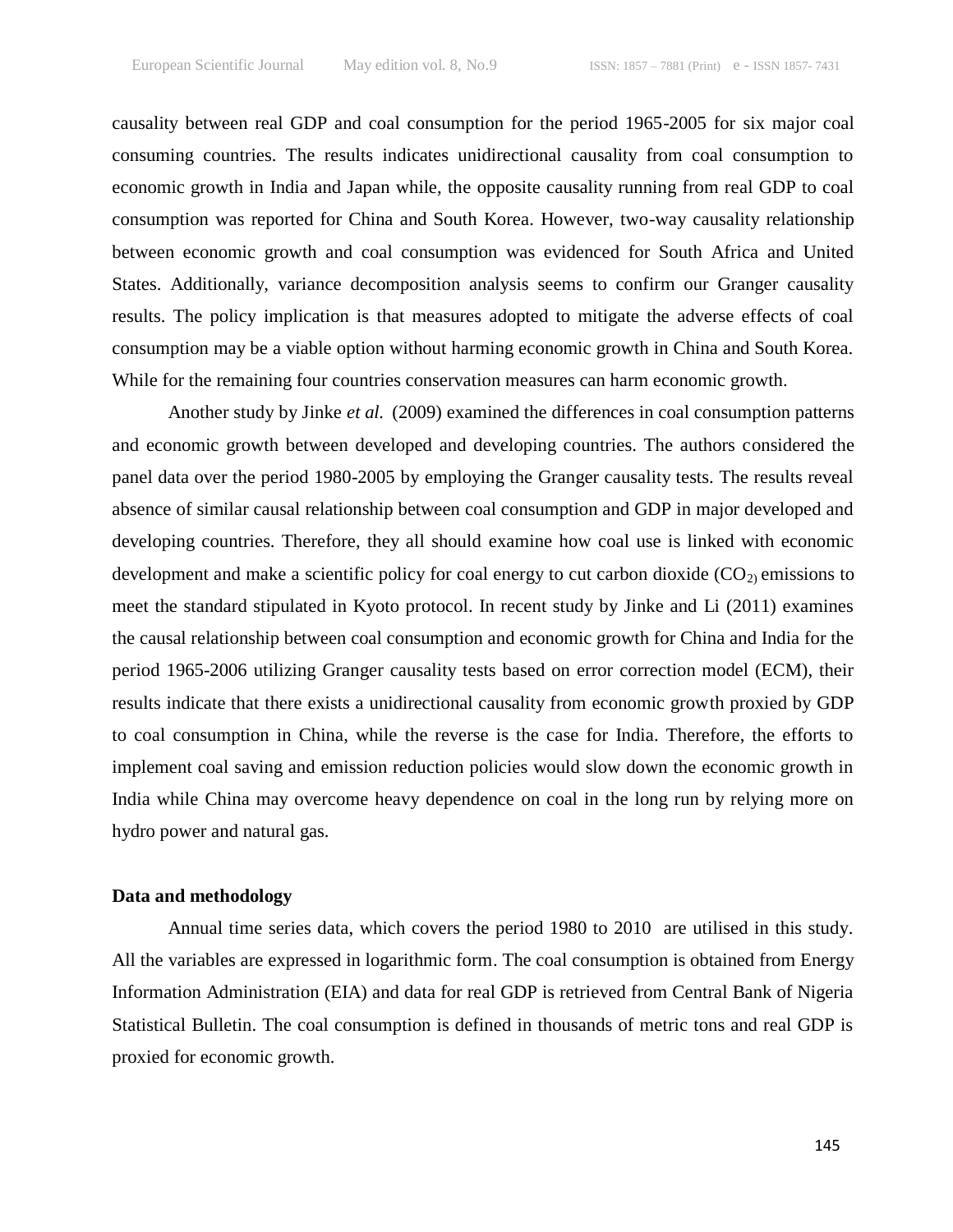On the methodological front, most of the macroeconomic time series data are non stationary. It is convenient to estimate relationships through the regression method only if the series are stationary. To check whether or not the variables under consideration are stationary. One of the test for stationary which is Augmented Dicker Fuller (ADF) test is applied to the natural logs of the data series.

According to Engle and Granger (1987), if two time-series are both non-stationary, while the linear combination of two time-series would be stationary, thus, the two time-series are cointegrated. Tests of cointegration which include the simple two-step test by Engle and Granger (1987) is adopted for this study . As two time-series of LRGDP and LCOLC are tested for stationary, the two-step test EG is estimated as follows:

First: Estimate cointegration equation is of the following form:

LRGDPt= c + βLCOLC<sup>t</sup> + STATRESIDt ------------------------------------------------------------(1)

To obtain c,  $\beta$  and STATRESID<sub>t</sub>=LRGDP<sub>t</sub>-C- $\beta$ LCOLC<sub>t</sub>

Secondly: Secondly: if the ADF test indicates  $STATRESID_t \Leftrightarrow I(0)$ , thus  $STATRESID_t$ is stationary, and LRGDP<sub>t</sub> and LCOLC<sub>t</sub> are cointegrated. The OLS would be estimated via the above model of coal consumption and RGDP series to obtain the  $STATRESID_t$ , the ADF test for  $STATRESID_t$  will be conducted.

Cointegration implies the existence of Granger causality. However, it does indicate the direction of the causality relationship. Therefore, the pairwise Granger causality is employed to detect the direction of causality through the following equations:

1 1 1 1 (2) *p q t i t j t t i j RGDP a RGDP COLC v* 1 1 1 1 (3) *m n t i t j t t i j COLC b COLC RGDP*

where RGDPt and COLCt are defined as RGDP and COLC observed over t time periods; p and q represents the number of lags;  $\mu$ ,  $\rho$ , $\gamma$ , and  $\delta$  are parameters to be estimated;  $v_t$  and  $\varepsilon_t$  represents the serially uncorrelated error term.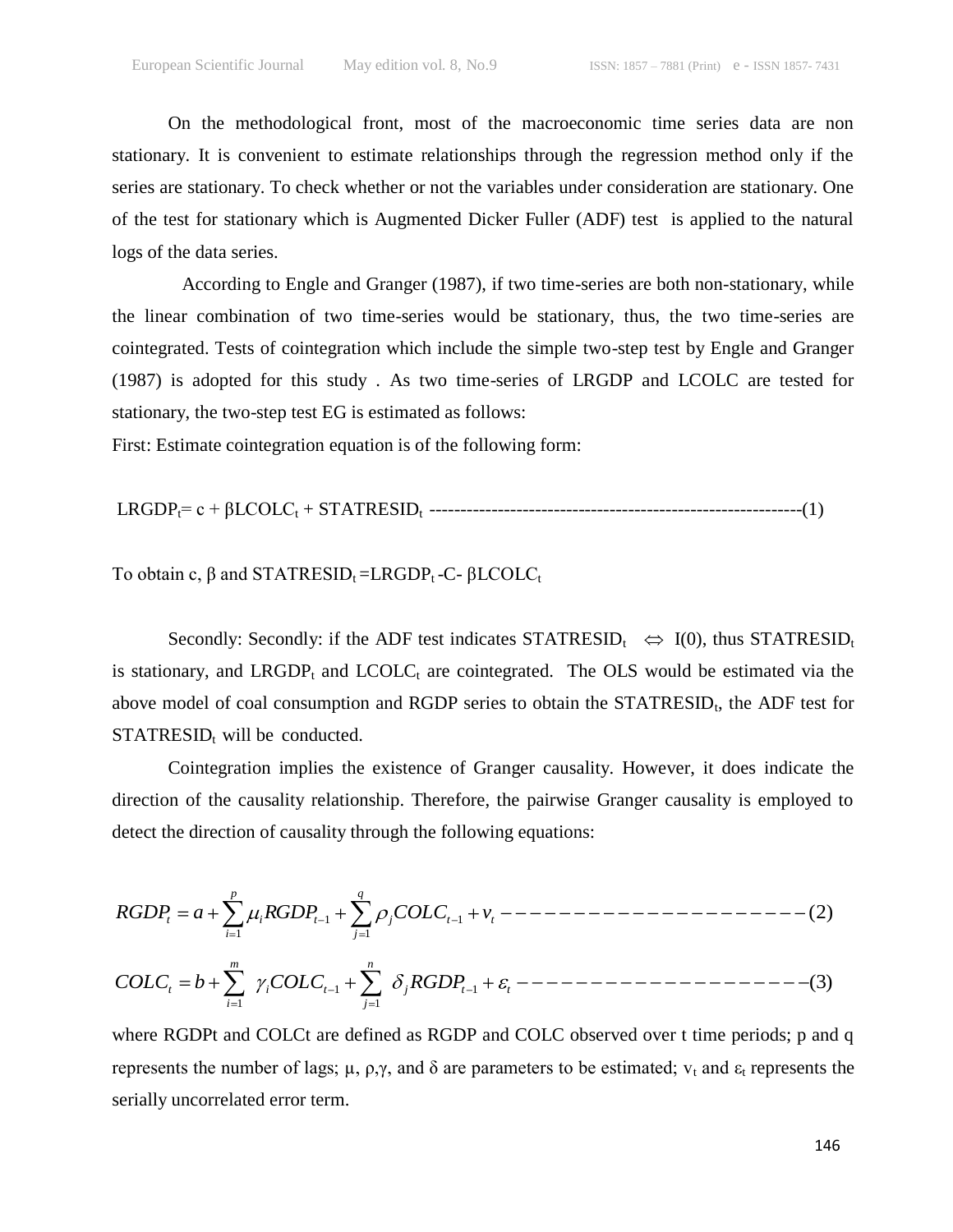# **Empirical results**

The study first tested for unit root in variables using the Augmented Dickey Fuller test. The results of the test are shown below in Table 1

# **Table 1: Unit Root Test**

| Variable    | ADF test at Level | ADF test at first Difference |
|-------------|-------------------|------------------------------|
| <b>RGDP</b> | 2.016776          | $-3.940960$ ***              |
| COLC        | -1.733176         | $-8.153546***$               |

*Source*: author's calculation using EVIEWS software, \*\*\*indicates level of significance at 1%

Table 1 presents the results of Augmented Dickey Fuller unit root test on the variables at their level and differenced values. The summary of the results indicates that all the variable are not stationary at their level values. However, the test statistic by ADF revealed that all the variables are stationary at their first difference at 1% level of significance.

**Table 2 : Unit Root for STATRESID**

| Variable         | ADF test at Level |
|------------------|-------------------|
| <b>STATRESID</b> | $-3.089202**$     |

*Source*: author's calculation using EVIEWS software, \*\*indicates level of significance at 5%

Having OLS is estimated via the above model of coal consumption and RGDP series, Table 2 indicates the test results for RGDP and coal consumption at the corresponding significance level. The results strongly support the conclusion that a long-run relationship between the two variables does exist.

The results of Granger causality between coal consumption and real GDP, as well as the computed F values and their respective probabilities for the data of those series during the period 1980-2010 with specific lag period, as calculated through equations (2)and (3), are presented in Table 3.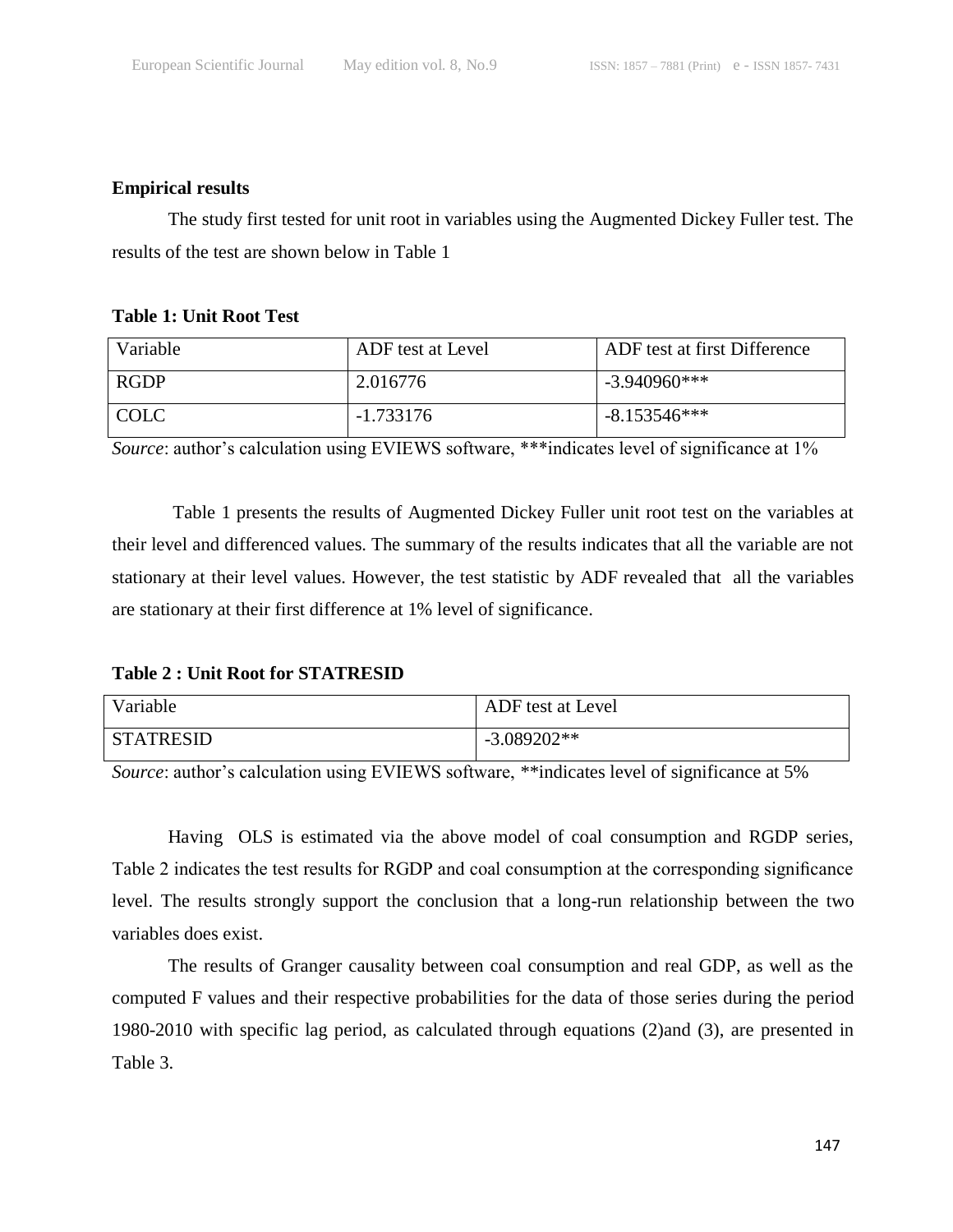#### **Table 3: Granger Causality Test**

| Null Hypothesis                  | Obs |      | Number of F-Statistic | P-value |
|----------------------------------|-----|------|-----------------------|---------|
|                                  |     | Lags |                       |         |
| COLC does not Granger Cause RGDP | 28  |      | 1.81238               | 0.18582 |
| RGDP does not Granger Cause COLC | 28  |      | 4.7381                | 0.03058 |

*Source*: author's calculation using EVIEWS

The results presented in Table 3 provide convincing evidence of a unidirectional causality running from economic growth proxied by RGDP to coal consumption. We therefore, reject the hypothesis that real GDP does not Granger cause electricity consumption and conclude that real GDP actually affects coal consumption.

#### **Conclusion**

This study examines the relationship between coal consumption and economic growth using Nigeria's data from 1980-2010. To achieve the objectives, the study utilised the two-step residual-based approach to cointegration and also the Granger causality test . Additionally, ADF unit root tests is utilised to affirm the order of integration for each series and also to ensure the robustness of the results. The empirical results of this study reveal that coal consumption and economic growth in Nigeria are moving together in the long run. Also, the causality results indicate a unidirectional relationship running from economic growth to coal consumption. This means that continuous economic growth simultaneously generates a continuous rise in coal consumption. In this case, coal consumption is fundamentally driven by real GDP. The findings of this contribution imply some policy recommendations. Since economic growth directly causes coal consumption and not vice versa, the closure or slow down of coal consumption in Nigeria should not have, in general, a significant negative impact on Nigerian economy. In other words our major finding supports the conservation hypothesis of coal consumption with respect to economic growth in Nigeria. Finally, further research is needed to extend this analysis to other multivariate systems, where coal consumption and GDP are exposed to be determined by other economic factors such as price, employment and exports.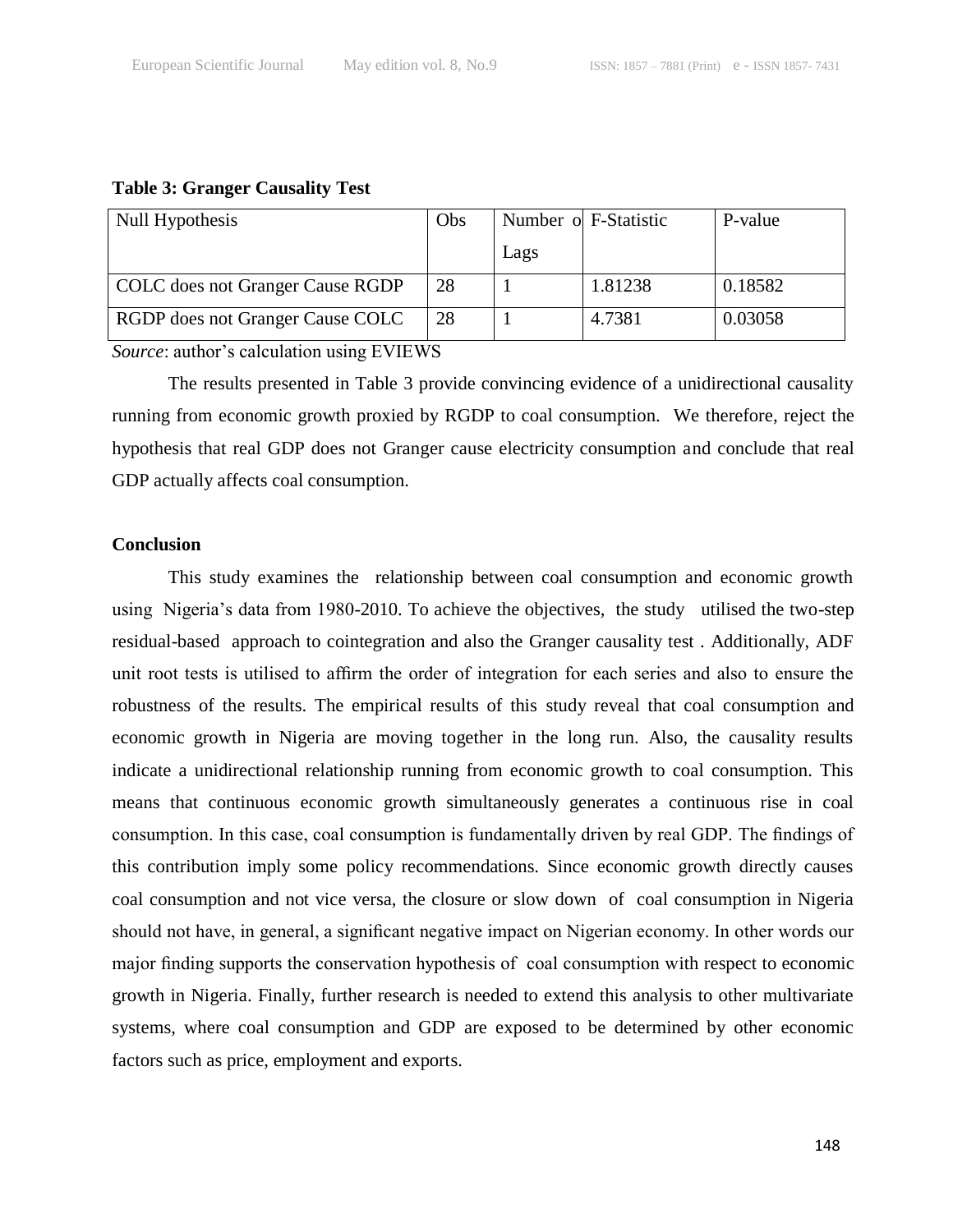### **References:**

Apergis, N. and Payne, J.E. (2010a). "Coal Consumption and Economic Growth: Evidence from a Panel of OECD Countries." *Energy Policy*, Vol.38, pp.1353-1359.

Apergis, N. and Payne, J.E. (2010b). "The Causal Dynamics Between Coal Consumption and Growth: Evidence from Emerging Markets Economies." *Applied Energy*, Vol.87, pp.1972-1977.

Bloch, H., Rafiq, S., and Salam, R. (2012). "Coal Consumption,  $CO<sub>2</sub>$  Emission and Economic Growth in China: Empirical Evidence and Policy Responses." *Energy Economics*, Vol.34, pp.518- 528.

Central Bank of Ngeria (2010) " Statistical Bulletin" Vol. 18, Abuja, Nigeria.

Engle,R. and Granger, C. (1987). "Cointegration and Error Correction: Representation, Estimation, and Testing." *Econometrica,* Vol.55, pp.257-276.

Energy Information Administration (2009) Annual report 2008. U.S Department of Energy.

Ghosh, S. and Basu, S. (2006). "Coal and Gas Consumption with Economic Growth: Cointegration and Causality Evidences from India." *Resources, Energy and Development,* Vol.3(1), pp.13-20.

Gurgul, H. and Lach, L. (2011). "The Role of Coal Consumption in the Economic Growth of the Polish Economy Transition." *Energy Policy*, Vol.39, pp.2088-2099.

Jinke, L. and Li, Z. (2011). "A Causality Analysis of Coal Consumption and Economic Growth for China and India." *Natural Resources,* Vol.2, pp.54-60.

Jinke, L., Feng-Hua, W., and Hualing, S. (2009). "Differences in Coal Consumption Pattern and Economic Growth Between Developed and Developing Countries." *Procedia Earth and Planetary Science*, Vol.1, pp.1744-1750.

Jinke, L., Hauling, S., and Diamming, G. (2008). "Causality Relationship Between Coal Consumption and GDP: Difference of major OECD and non-OECD Countries." *Applied Energy,* Vol.85, pp.421-429.

Kumar, S. and Shahbaz, M. (2010). "Coal Consumption and Economic Growth Revisited: Structural Breaks, Cointegration and Causality tests for Pakistan." *MPRA Paper* No. 26151.

Li, R. and Leung, G.C.K. (2012). "Coal Consumption and Economic Growth in China." *Energy Policy,* Vol.40, pp.438-443.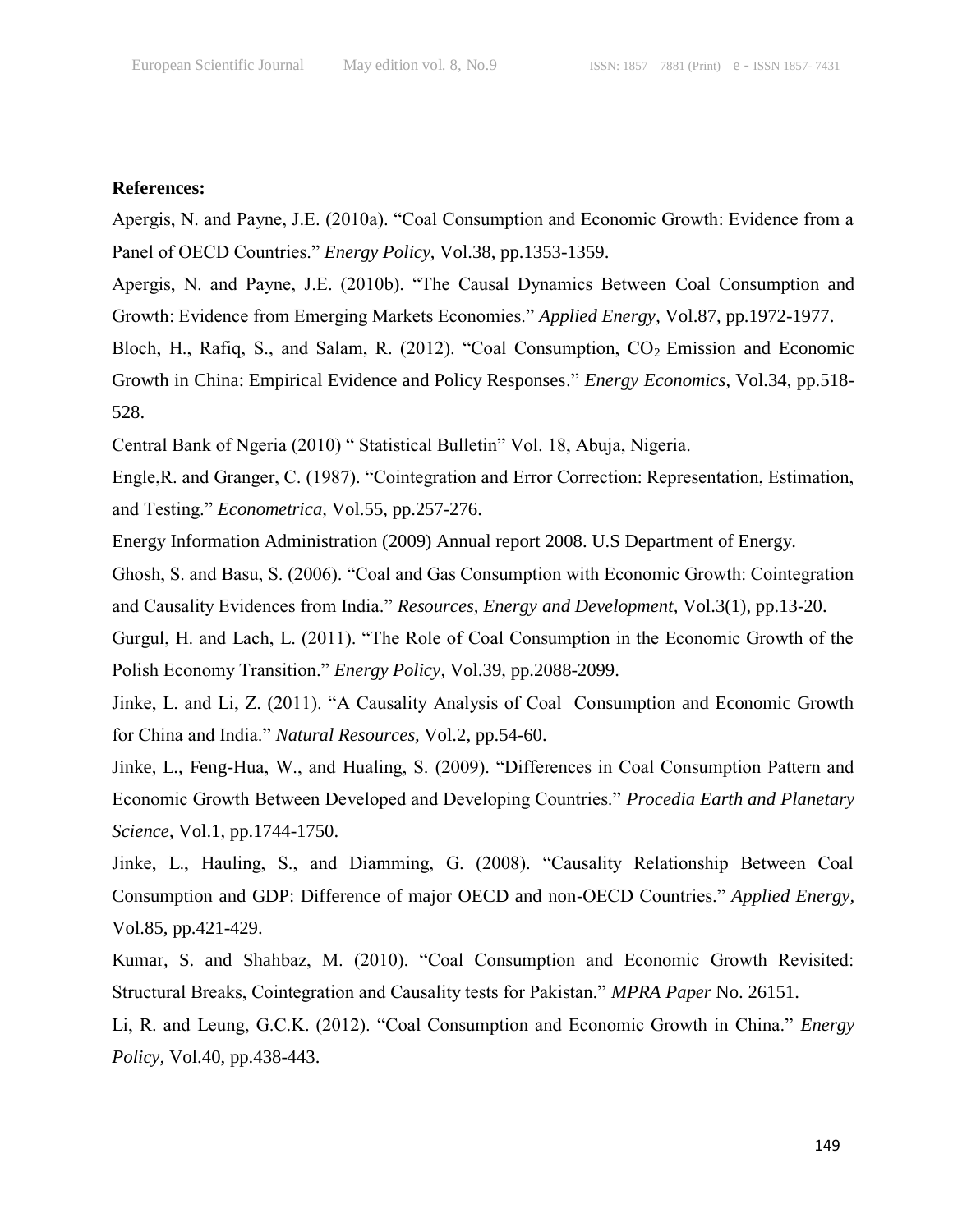Odularo, G.O. and Okonkwo, C. (2009). "Does Energy Consumption Contribute to Economic Performance? Empirical Evidence From Nigeria." *Journal of Economics and International Finance,* Vol. 1(2), pp.044-058.

Wolde-Rufael, Y. (2010). "Coal Consumption and Economic Growth Revisited." *Applied Energy,* Vol.87, pp.160-167

Yoo, S.H. (2006). " Causal Relationship Between Coal Consumption and Economic Growth in Korea." *Applied Energy*, Vol.83, pp.1181-1189.

Yilmaz, A.O. and Uslu, T. (2007). "The Role of Coal in Energy Production-Consumption and Sustainable Development of Turkey." *Energy Policy,* Vol35, pp.1117-1128

## **Appendix**

|  | ADF Test Statistic 2.016776 1% Critical Value* -3.6852 |  |
|--|--------------------------------------------------------|--|
|  | 5% Critical Value -2.9705                              |  |
|  | $10\%$ Critical Value $-2.6242$                        |  |

\*MacKinnon critical values for rejection of hypothesis of a unit

root.

Augmented Dickey-Fuller Test Equation Dependent Variable: D(RGDP) Method: Least Squares Date: 10/28/11 Time: 03:15 Sample(adjusted): 1982 2009 Included observations: 28 after adjusting endpoints

| Variable      |  | Coefficien Std. Error t-Statistic           | Prob. |
|---------------|--|---------------------------------------------|-------|
| $RGDP(-1)$    |  | 0.049094 0.024343 2.016776 0.0546           |       |
| $D(RGDP(-1))$ |  | $-0.022971$ $0.027520$ $-0.834681$ $0.4118$ |       |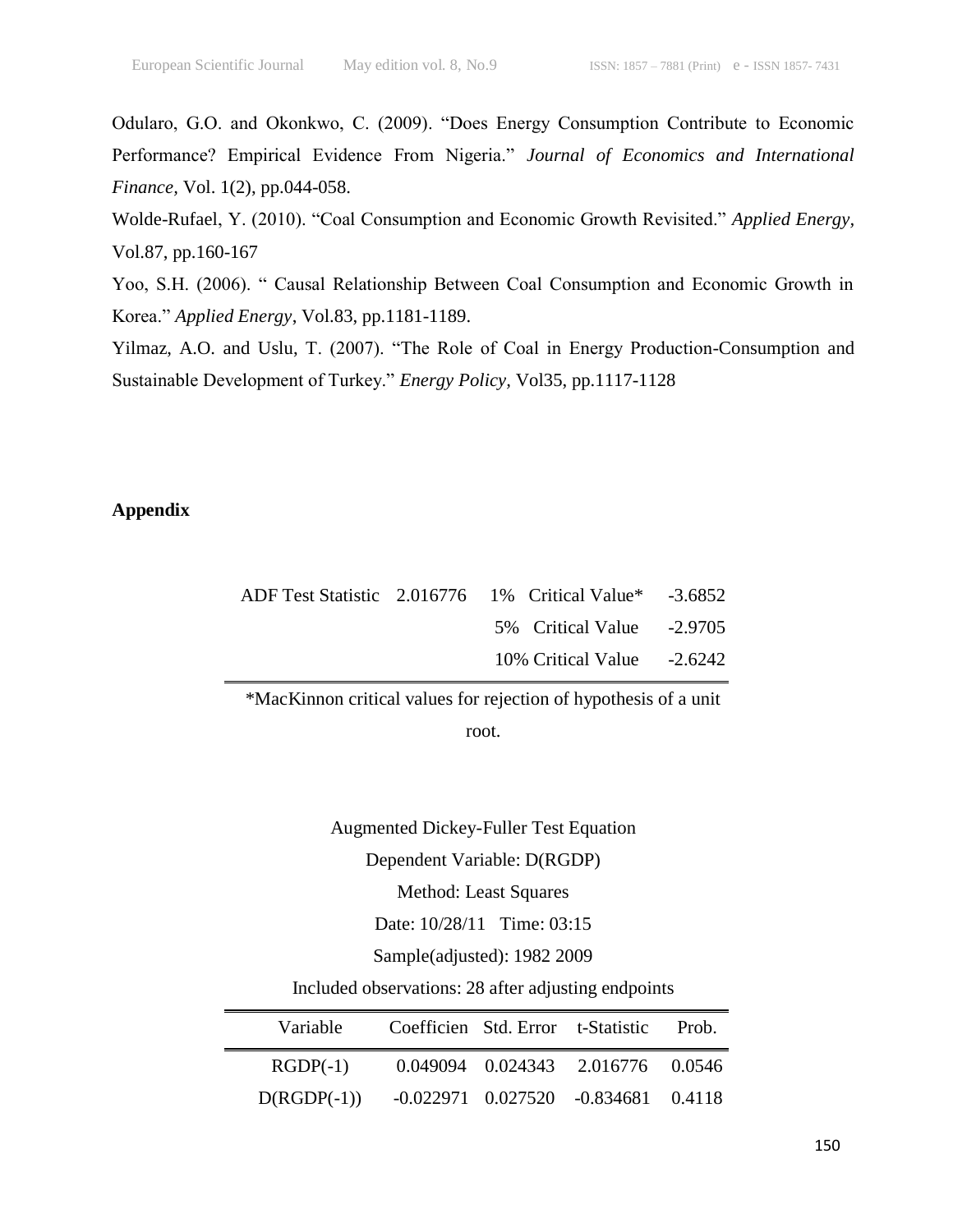|                              | $-0.572937$ | 0.308006<br>$-1.860148$     | 0.0747      |
|------------------------------|-------------|-----------------------------|-------------|
| R-squared                    | 0.173646    | Mean dependent var          | 0.044675    |
| Adjusted R-squared 0.107538  |             | S.D. dependent var          | 0.052513    |
| S.E. of regression           | 0.049609    | Akaike info criterion       | $-3.06833$  |
| Sum squared resid            | 0.061526    | Schwarz criterion           | $-2.925594$ |
| Log likelihood               | 45.95663    | F-statistic                 | 2.626688    |
| Durbin-Watson stat           | 1.379680    | Prob(F-statistic)           | 0.092167    |
|                              |             |                             |             |
| ADF Test Statistic -3.940960 |             | Critical Value*<br>$1\%$    | $-3.6959$   |
|                              |             | <b>Critical Value</b><br>5% | $-2.9750$   |
|                              |             | 10% Critical Value          | -2.6265     |

\*MacKinnon critical values for rejection of hypothesis of a unit root.

Augmented Dickey-Fuller Test Equation

Dependent Variable: D(RGDP,2)

Method: Least Squares

Date: 10/28/11 Time: 03:16

Sample(adjusted): 1983 2009

Included observations: 27 after adjusting endpoints

| Variable                  | Coefficien  | Std. Error            | t-Statistic | Prob.       |
|---------------------------|-------------|-----------------------|-------------|-------------|
| $D(RGDP(-1))$             | $-0.666827$ | 0.169204              | $-3.940960$ | 0.0006      |
| $D(RGDP(-1),2)$           | 0.052109    | 0.024389              | 2.136565    | 0.0430      |
| C                         | 0.036204    | 0.011658              | 3.105652    | 0.0048      |
| R-squared                 | 0.404386    | Mean dependent var    |             | 0.003400    |
| <b>Adjusted R-squared</b> | 0.354752    | S.D. dependent var    |             | 0.054047    |
| S.E. of regression        | 0.043415    | Akaike info criterion |             | $-3.33160.$ |
| Sum squared resid         | 0.045236    | Schwarz criterion     |             | $-3.18762$  |
| Log likelihood            | 47.97664    | F-statistic           |             | 8.147292    |
| Durbin-Watson stat        | 2.135185    | Prob(F-statistic)     |             | 0.001993    |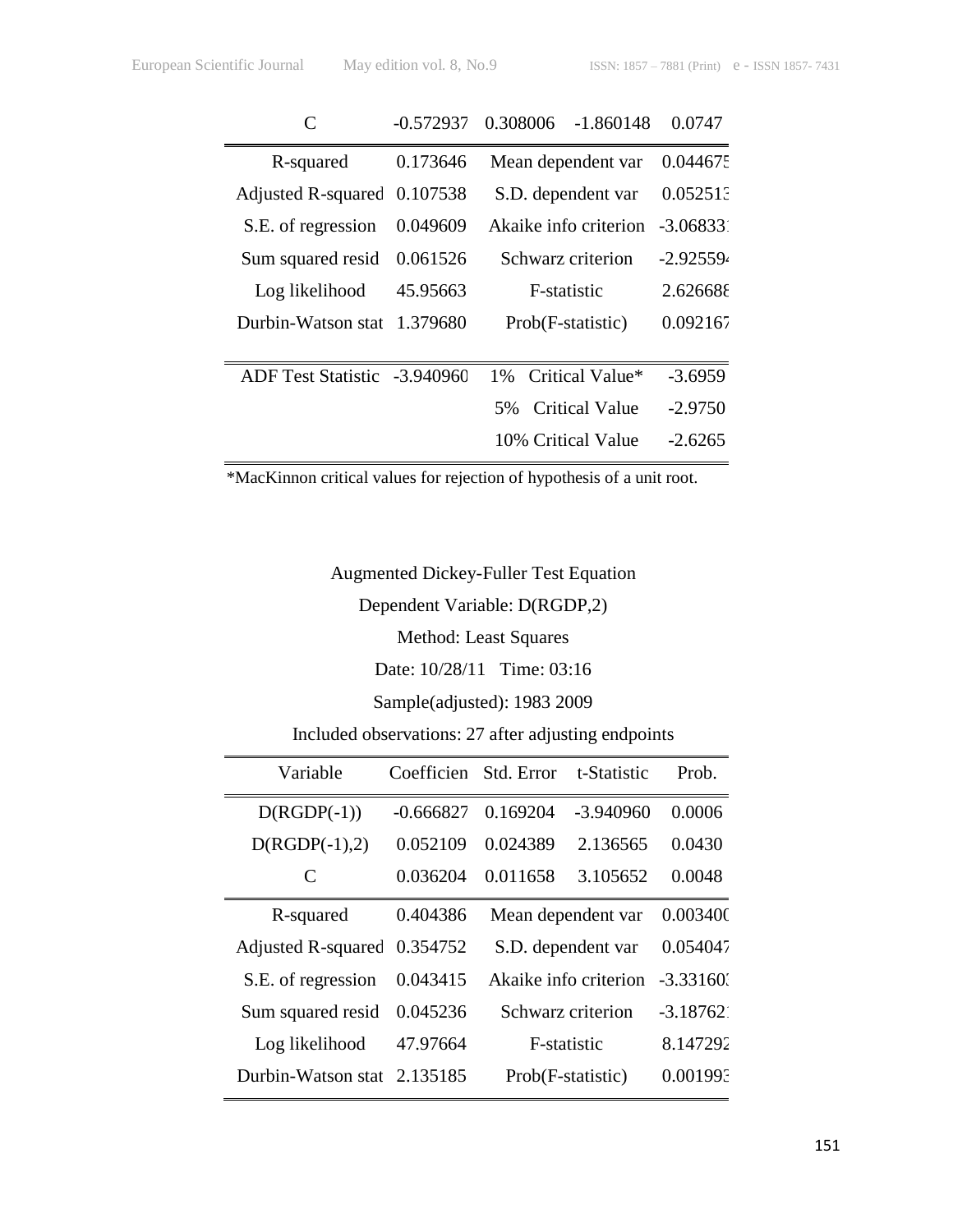| ADF Test Statistic -1.733176 1% Critical Value* -3.6752 |                                 |  |
|---------------------------------------------------------|---------------------------------|--|
|                                                         | 5\% Critical Value -2.9665      |  |
|                                                         | $10\%$ Critical Value $-2.6220$ |  |

\*MacKinnon critical values for rejection of hypothesis of a unit

root.

Augmented Dickey-Fuller Test Equation

Dependent Variable: D(COLC)

Method: Least Squares

Date: 10/28/11 Time: 03:17

Sample(adjusted): 1982 2010

Included observations: 29 after adjusting endpoints

| Variable                     | Coefficien  | Std. Error            | t-Statistic           | Prob.      |
|------------------------------|-------------|-----------------------|-----------------------|------------|
| $COLC(-1)$                   | $-0.238321$ | 0.137505              | $-1.733176$           | 0.0949     |
| $D(COLC(-1))$                | $-0.152352$ | 0.189455              | $-0.804156$           | 0.4286     |
| C                            | 0.706428    | 0.498347              | 1.417543              | 0.1682     |
| R-squared                    | 0.164826    |                       | Mean dependent var    | $-0.09260$ |
| Adjusted R-squared           | 0.100582    |                       | S.D. dependent var    | 0.810963   |
| S.E. of regression           | 0.769099    | Akaike info criterion |                       | 2.410502   |
| Sum squared resid            | 15.37933    | Schwarz criterion     |                       | 2.551946   |
| Log likelihood               | $-31.95228$ | F-statistic           |                       | 2.565623   |
| Durbin-Watson stat           | 2.163346    | Prob(F-statistic)     |                       | 0.096183   |
|                              |             |                       |                       |            |
| ADF Test Statistic -8.153546 |             | 1%                    | Critical Value*       | $-3.6852$  |
|                              |             | 5%                    | <b>Critical Value</b> | $-2.9705$  |
|                              |             |                       | 10% Critical Value    | $-2.6242$  |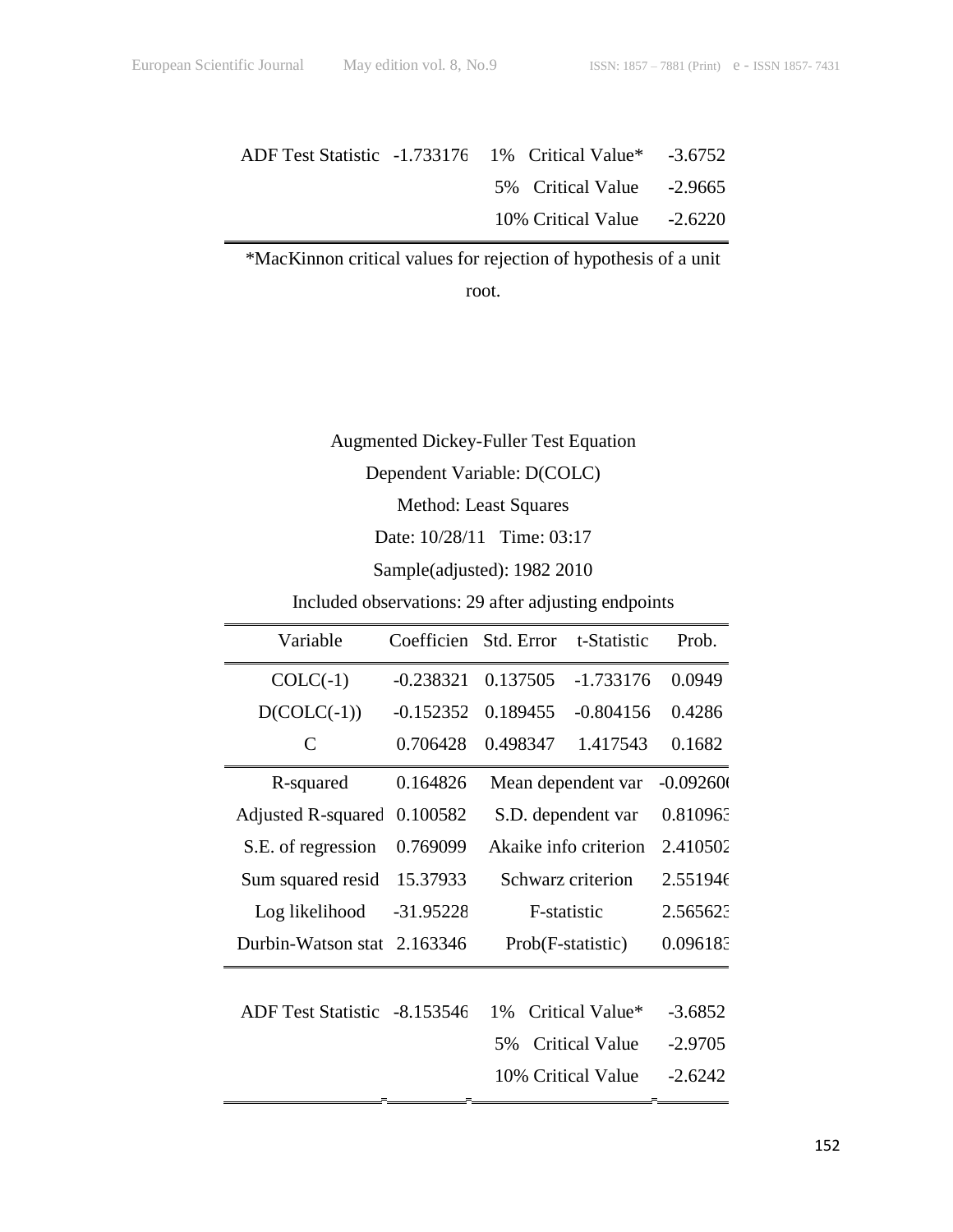# \*MacKinnon critical values for rejection of hypothesis of a unit

root.

# Augmented Dickey-Fuller Test Equation Dependent Variable: D(COLC,2) Method: Least Squares

Date: 10/28/11 Time: 03:18

# Sample(adjusted): 1983 2010

Included observations: 28 after adjusting endpoints

| Variable           | Coefficien  | Std. Error            | t-Statistic | Prob.    |
|--------------------|-------------|-----------------------|-------------|----------|
| $D(COLC(-1))$      | $-2.027094$ | 0.248615              | $-8.153546$ | 0.0000   |
| $D(COLC(-1),2)$    | 0.598737    | 0.156441              | 3.827252    | 0.0008   |
| C                  | $-0.172726$ | 0.125041              | $-1.381354$ | 0.1794   |
| R-squared          | 0.773459    | Mean dependent var    |             | 0.024218 |
| Adjusted R-squared | 0.755335    | S.D. dependent var    |             | 1.312008 |
| S.E. of regression | 0.648966    | Akaike info criterion |             | 2.074085 |
| Sum squared resid  | 10.52893    | Schwarz criterion     |             | 2.216821 |
| Log likelihood     | $-26.03719$ | F-statistic           |             | 42.67758 |
| Durbin-Watson stat | 2.184106    | Prob(F-statistic)     |             | 0.000000 |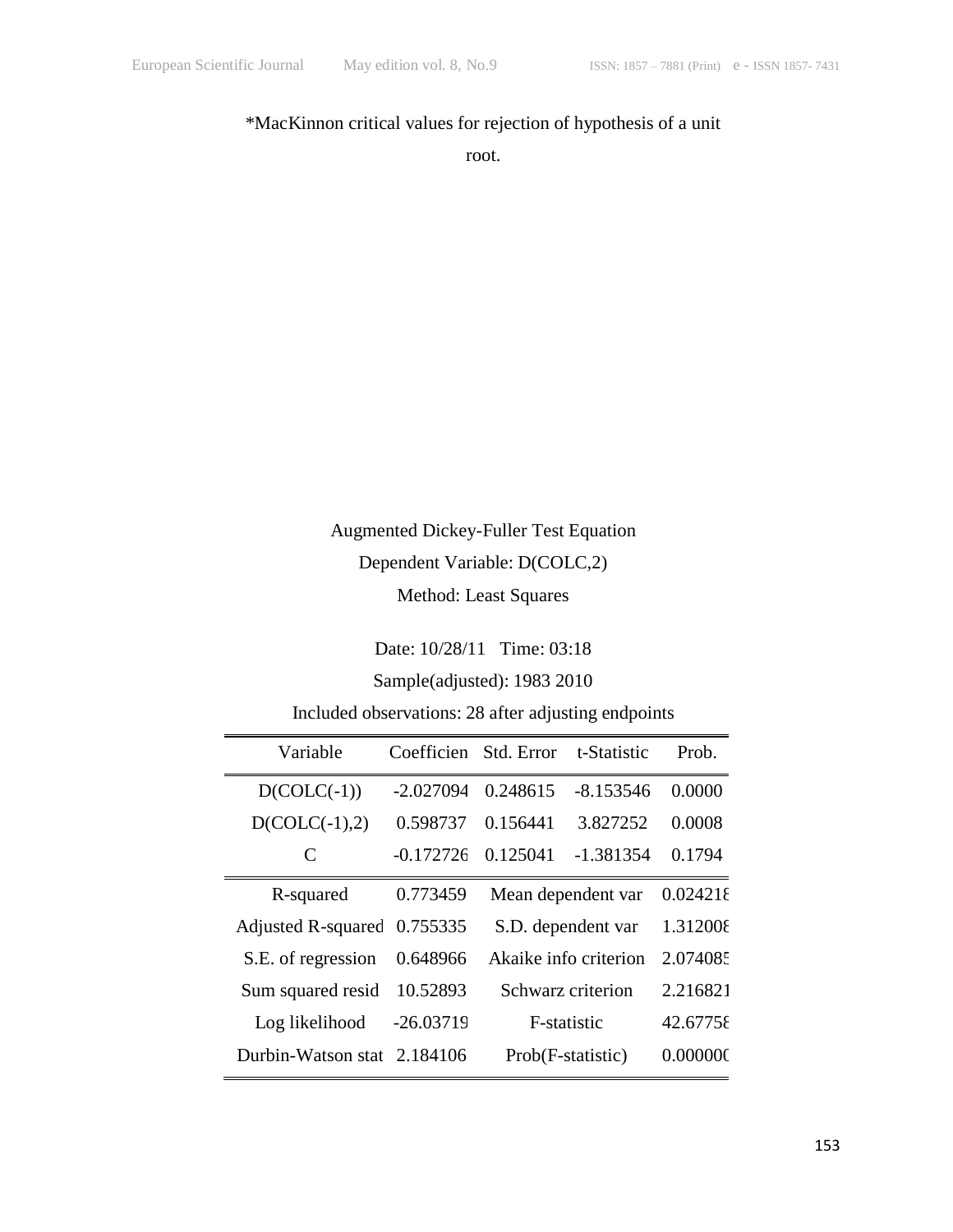# Dependent Variable: RGDP

Method: Least Squares

Date: 10/28/11 Time: 02:55

## Sample(adjusted): 1980 2009

# Included observations: 30 after adjusting endpoints

| Variable                  | Coefficien  | Std. Error            | t-Statistic        | Prob.     |
|---------------------------|-------------|-----------------------|--------------------|-----------|
| $\mathcal{C}$             | 13.89315    | 0.239291              | 58.05972           | 0.0000    |
| <b>COLC</b>               | -0.375847   | 0.065332              | -5.752857          | 0.0000    |
| R-squared                 | 0.541700    |                       | Mean dependent var | 12.58402  |
| <b>Adjusted R-squared</b> | 0.525332    | S.D. dependent var    |                    | 0.588285  |
| S.E. of regression        | 0.405305    | Akaike info criterion |                    | 1.095989  |
| Sum squared resid         | 4.599630    | Schwarz criterion     |                    | 1.189402  |
| Log likelihood            | -14.43983   | F-statistic           |                    | 33.09536  |
| Durbin-Watson stat        | 1.276912    | Prob(F-statistic)     |                    | 0.000004  |
| ADF Test Statistic        | $-3.089202$ | $1\%$                 | Critical Value*    | $-3.6852$ |
|                           |             | 5%                    | Critical Value     | $-2.9705$ |
|                           |             |                       | 10% Critical Value | $-2.6242$ |

\*MacKinnon critical values for rejection of hypothesis of a unit

root.

Augmented Dickey-Fuller Test Equation Dependent Variable: D(STATRESID) Method: Least Squares Date: 10/28/11 Time: 03:13